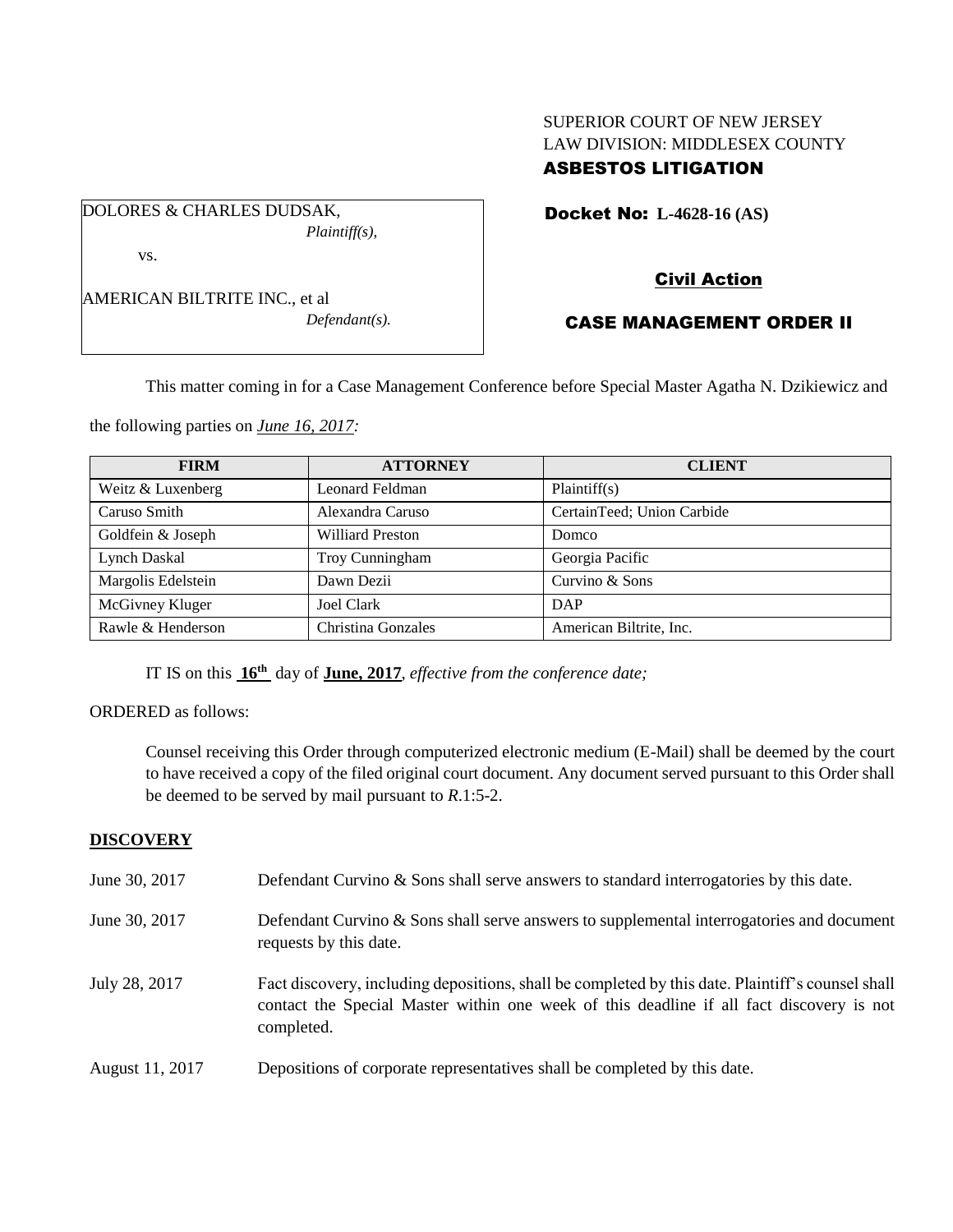## **EARLY SETTLEMENT**

August 4, 2017 Settlement demands shall be served on all counsel and the Special Master by this date.

### **SUMMARY JUDGMENT MOTION PRACTICE**

- August 4, 2017 Plaintiff's counsel shall advise, in writing, of intent not to oppose motions by this date.
- August 18, 2017 Summary judgment motions shall be filed no later than this date.
- September 15, 2017 Last return date for summary judgment motions.

#### **MEDICAL DEFENSE**

| July 31, 2017 | Plaintiff shall serve medical expert reports by this date. |  |
|---------------|------------------------------------------------------------|--|
|               |                                                            |  |

- July 31, 2017 Upon request by defense counsel, plaintiff is to arrange for the transfer of pathology specimens and x-rays, if any, by this date.
- September 29, 2017 Defendants shall identify its medical experts and serve medical reports, if any, by this date. In addition, defendants shall notify plaintiff's counsel (as well as all counsel of record) of a joinder in an expert medical defense by this date.

### **LIABILITY EXPERT REPORTS**

- July 31, 2017 Plaintiff shall identify its liability experts and serve liability expert reports or a certified expert statement by this date or waive any opportunity to rely on liability expert testimony.
- September 29, 2017 Defendants shall identify its liability experts and serve liability expert reports, if any, by this date or waive any opportunity to rely on liability expert testimony.

## **EXPERT DEPOSITIONS**

October 20, 2017 Expert depositions shall be completed by this date. To the extent that plaintiff and defendant generic experts have been deposed before, the parties seeking that deposition in this case must file an application before the Special Master and demonstrate the necessity for that deposition. To the extent possible, documents requested in a deposition notice directed to an expert shall be produced three days in advance of the expert deposition. The expert shall not be required to produce documents that are readily accessible in the public domain.

#### **PRE-TRIAL AND TRIAL**

October 11, 2017 @ 10:00am Settlement conference. All defense counsel shall appear with authority to negotiate settlement and have a representative authorized to negotiate settlement available by phone. Any request to be excused from the settlement conference shall be made to the Special Master no later than 4:00pm of the day prior to the conference.

 $\_$  ,  $\_$  ,  $\_$  ,  $\_$  ,  $\_$  ,  $\_$  ,  $\_$  ,  $\_$  ,  $\_$  ,  $\_$  ,  $\_$  ,  $\_$  ,  $\_$  ,  $\_$  ,  $\_$  ,  $\_$  ,  $\_$  ,  $\_$  ,  $\_$  ,  $\_$  ,  $\_$  ,  $\_$  ,  $\_$  ,  $\_$  ,  $\_$  ,  $\_$  ,  $\_$  ,  $\_$  ,  $\_$  ,  $\_$  ,  $\_$  ,  $\_$  ,  $\_$  ,  $\_$  ,  $\_$  ,  $\_$  ,  $\_$  ,

November 6, 2017 Pretrial Information Exchange submissions due.